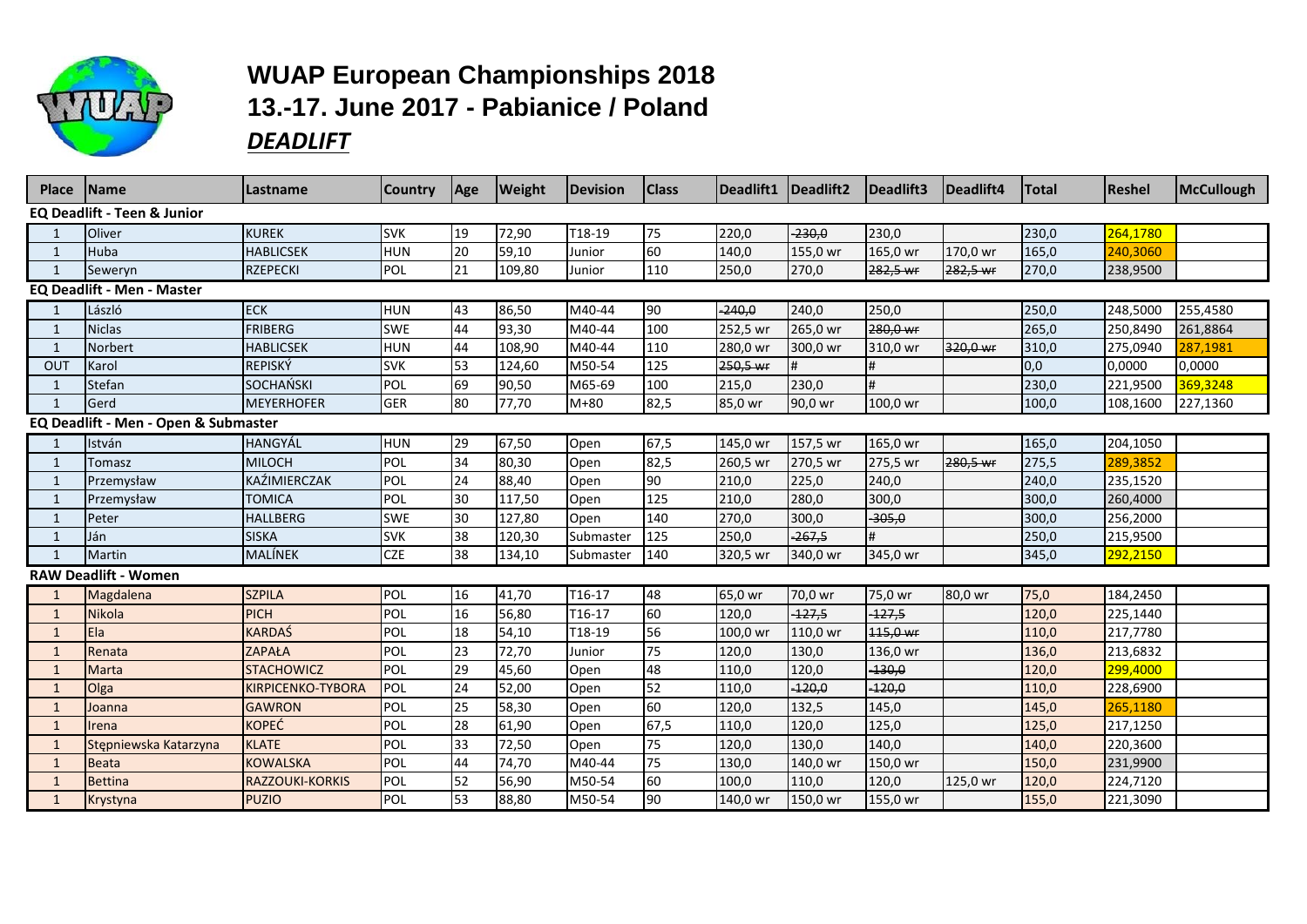## **RAW Deadlift - Teen & Junior**

| 1                           | Vadym          | SUHONIAKO         | UKR        | 17 | 89,20  | T16-17 | 90              | 220,0 wr | 250,0 wr | 252,5 wr |          | 250,0 | 243,6000 |          |
|-----------------------------|----------------|-------------------|------------|----|--------|--------|-----------------|----------|----------|----------|----------|-------|----------|----------|
| 1                           | Oliver         | <b>KUREK</b>      | <b>SVK</b> | 19 | 72,90  | T18-19 | 75              | 220,5 wr | 230,0 wr | 243,0 wr |          | 230,0 | 264,1780 |          |
| $\mathbf{1}$                | Kevin Anthony  | KALAPOŠ           | <b>SVK</b> | 18 | 93,20  | T18-19 | 100             | 200,0 er | 220,0 er | 230,0 er | 230,0 er | 220,0 | 208,3840 |          |
| $\mathbf{1}$                | Martin         | HAVLÍČEK          | <b>CZE</b> | 19 | 109,90 | T18-19 | 110             | 300,0    | 315,0 wr | 330,0 wr |          | 330,0 | 292,0500 |          |
| $\mathbf{1}$                | Maroš          | GAŽÚR             | <b>SVK</b> | 19 | 132,30 | T18-19 | 140             | 210,0    | 220,0    | $-230,0$ |          | 220,0 | 186,7360 |          |
| $\mathbf{1}$                | Huba Jr.       | <b>HABLICSEK</b>  | <b>HUN</b> | 20 | 59,10  | Junior | 60              | 130,0    | 145,0 wr | 155,0 wr |          | 155,0 | 225,7420 |          |
| $\mathbf{1}$                | Kamil          | <b>BOGUSZ</b>     | POL        | 20 | 67,50  | Junior | 67,5            | 140,0    | 155,0    | 162,5    |          | 162,5 | 201,0125 |          |
| $\mathbf{1}$                | Nikodem        | ROMANOWSKI        | POL        | 20 | 80,90  | Junior | 82,5            | $-230,0$ | 230,0    | $-240,0$ |          | 230,0 | 240,3040 |          |
| $\mathbf{1}$                | Oleksandr      | <b>KLOKOV</b>     | POL        | 20 | 96,20  | Junior | 100             | 280,0    | $-290,0$ | $-290,0$ |          | 280,0 | 260,7360 |          |
| $\overline{2}$              | Helmut Jr.     | SILBERBAUER       | <b>AUT</b> | 21 | 95,50  | Junior | 100             | 185,0    | 205,0    | $-225,0$ |          | 205,0 | 191,4700 |          |
| 3                           | Robin          | <b>HEJL</b>       | <b>CZE</b> | 21 | 93,60  | Junior | 100             | 170,0    | $-190,0$ | $-190,0$ |          | 170,0 | 160,5820 |          |
| $\mathbf{1}$                | Piotr          | SADOWSKI          | POL        | 22 | 113,40 | Junior | 125             | 300,0    | 315,0    | 326,0 wr |          | 326,0 | 285,5760 |          |
| $\mathbf{1}$                | Marek          | <b>WŁODARCZYK</b> | POL        | 20 | 133,80 | Junior | 140             | 260,0    | 280,0 wr | 290,0 wr | 300,0 wr | 290,0 | 245,6300 |          |
| RAW Deadlift - Men - Master |                |                   |            |    |        |        |                 |          |          |          |          |       |          |          |
| -1                          | Vadym          | <b>KOTSAGA</b>    | <b>UKR</b> | 41 | 96,00  | M40-44 | 100             | 190,0    | 202,5    | $-217,5$ |          | 202,5 | 188,7300 | 189,6736 |
| 1                           | Norbert Sr.    | HABLICSEK         | <b>HUN</b> | 44 | 108,90 | M40-44 | 110             | 240,0    | 260,0    | 280,0 wr |          | 280,0 | 248,4720 | 259,4048 |
| $\mathbf{1}$                | <b>Bjorn</b>   | <b>PSCHERER</b>   | <b>GER</b> | 42 | 123,20 | M40-44 | $\frac{125}{2}$ | 270,0    | 286,0 wr | 290,0 wr | 300,0 wr | 290,0 | 249,4000 | 252,8916 |
| $\mathbf{1}$                | Konrad         | <b>TROLL</b>      | POL        | 45 | 78,80  | M45-49 | 82,5            | 180,0    | 190,0    | $-200,0$ |          | 190,0 | 202,9960 | 215,1758 |
| $\mathbf{1}$                | Thomas         | <b>SCHIMANA</b>   | <b>GER</b> | 46 | 88,20  | M45-49 | 90              | $-235,0$ | 245,0 wr | 260,0 wr |          | 245,0 | 240,4430 | 259,1976 |
| $\mathbf{1}$                | Przemysław     | KOZIOŁ            | POL        | 45 | 98,60  | M45-49 | 100             | 215,0    | 225,0    | 232,5    |          | 232,5 | 214,0395 | 226,8819 |
| $\mathbf{1}$                | Vojtech        | LAZOK             | <b>SVK</b> | 49 | 107,20 | M45-49 | 110             | 220,0    | 240,0    | $-250,0$ |          | 240,0 | 214,0800 | 242,3386 |
| $\mathbf{1}$                | Robert         | NEMŚ              | POL        | 49 | 117,50 | M45-49 | 125             | 230,0    | 250,0    | $-280,0$ |          | 250,0 | 217,0000 | 245,6440 |
| $\mathbf{1}$                | Andrzei        | <b>STASIAK</b>    | POL        | 53 | 80,80  | M50-54 | 82,5            | $-180,0$ | 190,0    | 200,0    |          | 200,0 | 209,1200 | 252,4078 |
| $\mathbf{1}$                | Helmut Sr.     | SILBERBAUER       | <b>AUT</b> | 53 | 97,50  | M50-54 | 100             | 250,0    | 265,0 wr | 270,0 wr |          | 265,0 | 245,1250 | 295,8659 |
| $\overline{2}$              | <b>Mariusz</b> | <b>RUFKIEWICZ</b> | POL        | 51 | 99,70  | M50-54 | 100             | 210,0    | 230,0    | 252,5    | 265,5 wr | 252,5 | 231,3405 | 270,2057 |
| $\mathbf{1}$                | Tibor          | GEJDOŠ            | <b>SVK</b> | 54 | 104,20 | M50-54 | 110             | 225,0    | 240,0    | 250,0    |          | 250,0 | 225,0500 | 276,3614 |
| $\mathbf{1}$                | Peter          | <b>SZABO</b>      | <b>SVK</b> | 53 | 120,60 | M50-54 | 125             | 235,0    | 250,0    | $-260,0$ |          | 250,0 | 215,7500 | 260,4102 |
| $\mathbf{1}$                | Antoni         | KALIŃSKI          | POL        | 64 | 67,00  | M60-64 | 67,5            | 125,0 wr | 135,0 wr | 140,0 wr |          | 140,0 | 174,4400 | 261,8344 |
| $\mathbf{1}$                | Zbigniew       | <b>KOPER</b>      | POL        | 64 | 75,00  | M60-64 | 75              | 150,0    | 160,0    | $-165,0$ |          | 160,0 | 178,7200 | 268,2587 |
| $\mathbf{1}$                | Karel          | <b>SCHOŘ</b>      | <b>CZE</b> | 62 | 81,70  | M60-64 | 82,5            | 180,0    | 192,5 wr | 200,0 wr |          | 200,0 | 207,3200 | 298,5408 |
| $\mathbf{1}$                | Frank          | KUTZSCH           | <b>GER</b> | 62 | 88,70  | M60-64 | 90              | 220,0    | 232,5    | 240,0    | 246,5 er | 240,0 | 234,7680 | 338,0659 |
| $\overline{2}$              | Marian         | KNUTH             | POL        | 60 | 89,50  | M60-64 | 90              | 220,0    | $-230,0$ | $-230,0$ |          | 220,0 | 213,8400 | 295,0992 |
| $\mathbf{1}$                | Wiesław        | WRÓBEL            | POL        | 60 | 99,10  | M60-64 | 100             | 230,0    | 252,5 wr | 260,0 wr |          | 260,0 | 238,8360 | 329,5937 |
| $\overline{2}$              | Zbigniew       | CABAJ             | POL        | 63 | 90,10  | M60-64 | 100             | 180,0    | 190,0    | 200,0    |          | 200,0 | 193,6400 | 284,6508 |
| $\mathbf{1}$                | Józef          | SOKOŁOWSKI        | POL        | 62 | 102,50 | M60-64 | 110             | 250,0    | 280,0    | $-300,0$ |          | 280,0 | 253,6800 | 365,2992 |
| $\mathbf{1}$                | Piotr          | REDZIK            | POL        | 60 | 125,10 | M60-64 | 140             | 200,0 wr | 215,0 wr | 230,0 wr |          | 230,0 | 197,2480 | 272,2022 |
| $\mathbf{1}$                | Bernard        | <b>HOJKA</b>      | POL        | 65 | 67,50  | M65-69 | 67,5            | 130,0    | 140,0 er | 140,0 er |          | 140,0 | 173,1800 | 265,4849 |
| $\mathbf{1}$                | Ryszard        | <b>ŚLIWIŃSKI</b>  | POL        | 68 | 74,30  | M65-69 | 75              | 145,0    | 156,0 er | 162,0 wr |          | 162,0 | 182,6064 | 297,6484 |
| $\overline{2}$              | Hans           | MALCHAU           | <b>GER</b> | 66 | 74,90  | M65-69 | 75              | $-120,0$ | 120,0    | 130,0    |          | 120,0 | 134,1840 | 209,9980 |
| $\mathbf{1}$                | Józef          | <b>BEJGROWICZ</b> | POL        | 65 | 80,90  | M65-69 | 82,5            | 210,0    | 220,0 wr | 222,5 wr |          | 222,5 | 232,4680 | 356,3734 |
| $\mathbf{1}$                | Jan            | ŁUKA              | POL        | 69 | 89,60  | M65-69 | 90              | 210,0    | 220,0    | 225,0    |          | 225,0 | 218,5200 | 363,6173 |
| $\mathbf{1}$                | Stefan         | SOCHAŃSKI         | POL        | 69 | 90,50  | M65-69 | 100             | 185,0    | 205,0    | #        |          | 205,0 | 197,8250 | 329,1808 |
| $\mathbf{1}$                | Gerd           | <b>MEYERHOFER</b> | <b>GER</b> | 80 | 77,70  | $M+80$ | 82,5            | 85,0     | 90,0     | #        |          | 90,0  | 97,3440  | 204,4224 |